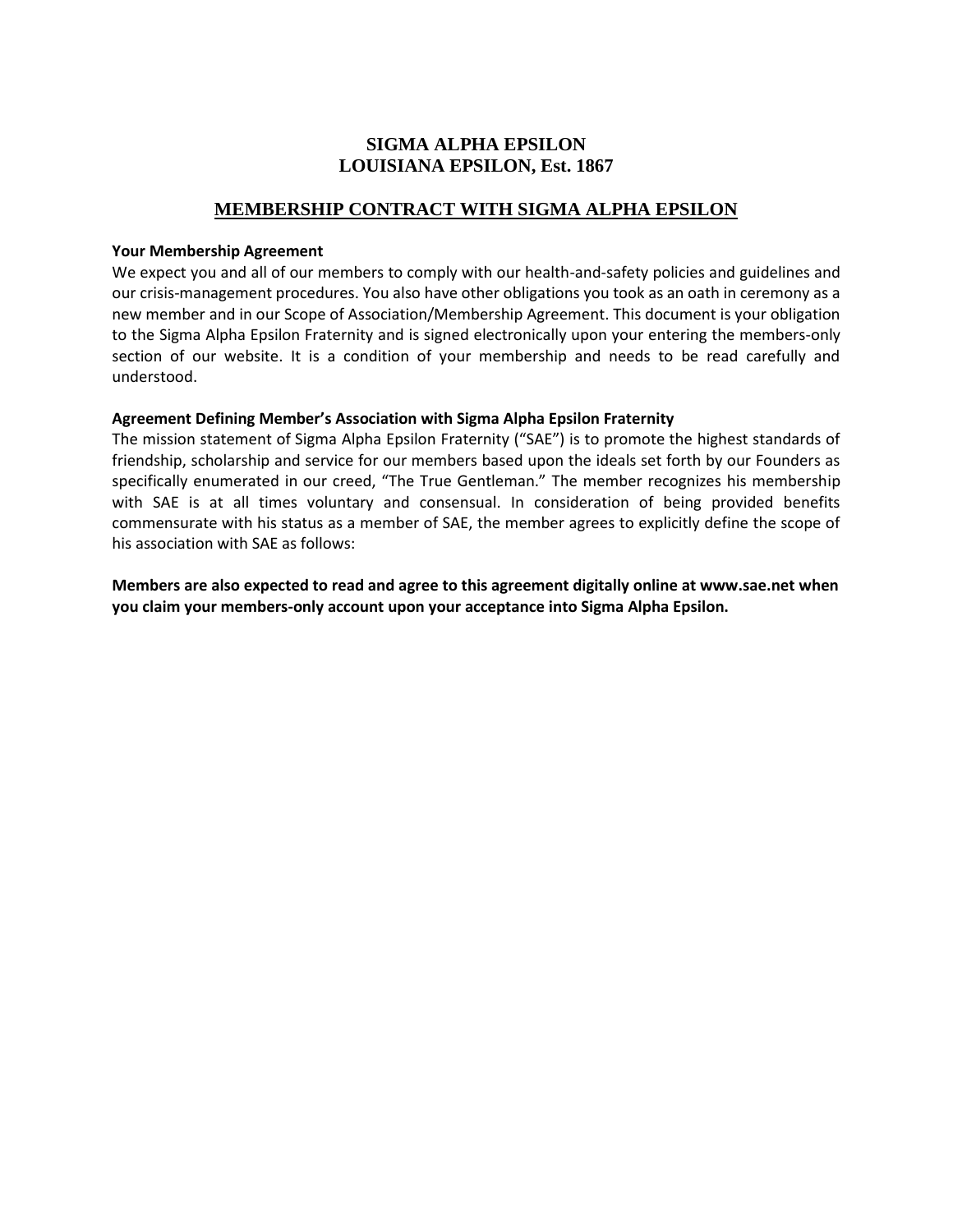#### **1. Financial Responsibility.**

The member is personally responsible for and promises to pay all debts incurred arising from his association with SAE, including, but not limited to, Fraternity dues, health-and-safety fees, province dues, local dues and/or housing association fees. The member hereby agrees to pay all costs, such as reasonable attorney's fees, whether suit is filed or not, if legal counsel is employed to collect any unpaid debt arising from his association with SAE.

### **2. Personal Conduct.**

The conduct and/or activities specifically enumerated below, regardless of the time, place and/or manner in which they occur, fall outside the scope of the member's responsibilities, duties and association with SAE. Should the member engage in the conduct and/or activities specifically enumerated below, the member understands and agrees (1) he is acting outside the scope of his responsibilities, duties and association with SAE, (2) he accepts sole responsibility for his conduct and (3) he agrees SAE is not, and shall not be, considered legally liable or vicariously liable for his conduct.

a. Further the member agrees that, in the event SAE makes any payment upon a claim, is required to defend itself, or incurs any expense arising out of or resulting from the member engaging in the conduct and/or activities specifically enumerated below, the member shall fully cooperate with SAE in pursuing recovery under any policy of insurance available to the member. If no policy of insurance is available, the member shall indemnify SAE for all expenses, including attorney's fees and costs, reasonably incurred by SAE.

b. The following conduct and/or activities expressly fall outside the scope of a member's responsibilities, duties and association with SAE

1. Any act by the member which constitutes a violation of any criminal or civil law in the state in which the act occurred.

2. Any act by the member which constitutes a violation of (a) SAE's Fraternity Laws and/or policies, (b) the Chapter Collegiate by-laws, (c) the university regulations and/or policies governing student conduct where the chapter is domiciled, and (d) the laws of the state where the chapter is located.

3. Any act by the member which constitutes hazing as that term is defined by (a) SAE's Fraternity Laws and/or policies, (b) the Chapter Collegiate by-laws, (c) the university regulations and /or policies governing student conduct where the chapter is domiciled, and (d) the laws of the state where the chapter is domiciled.

4. Participating in or submitting to hazing in any form. The member agrees not to submit to hazing. The member will not allow himself or anyone else to be hazed by any person. The member agrees to report to the Fraternity Service Center any activities that could potentially constitute the hazing of any person associated with SAE.

5. Any intentional conduct by the member which results in physical or mental injury or property damage.

6. Attendance or sponsorship of any event by member(s) of SAE, where (a) the event is not planned, promoted and approved by SAE at either the local or Fraternity level, (b) the event does not strictly conform with all of SAE written health-and-safety policies governing the sale and/or distribution of alcohol, and (c) the event does not strictly conform with all the law of the state where the event was held. or refer to any person associated with SAE as a pledge. The member acknowledges that any person who accepts an invitation to join a chapter of SAE will be initiated no later than 96 hours after he accepts his invitation to join SAE, unless that invitation is rescinded prior to initiation. A newly initiated member shall have all the rights and privileges of membership.